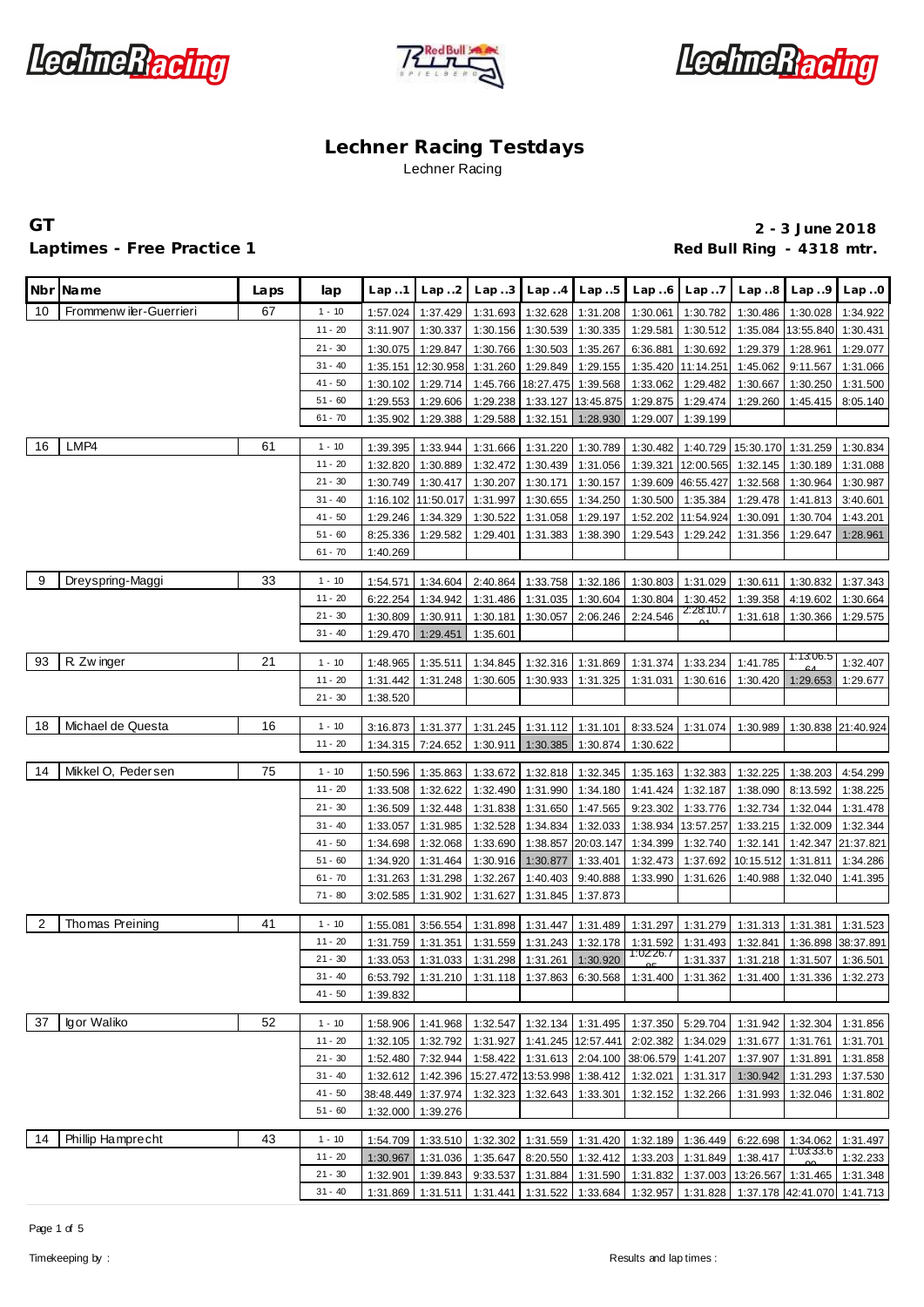





### Laptimes - Free Practice 1 **Red Bull Ring - 4318 mtr. Red Bull Ring - 4318 mtr.**

|              | Nbr Name                | Laps | lap       | Lap.1                | Lap.2                | Lap.3                                                 |                            | $Lap.4$ $Lap.5$      | Lap.6                 | Lap7                 | Lap.8                                                                                                        | Lap.9                          | Lap.0                |
|--------------|-------------------------|------|-----------|----------------------|----------------------|-------------------------------------------------------|----------------------------|----------------------|-----------------------|----------------------|--------------------------------------------------------------------------------------------------------------|--------------------------------|----------------------|
|              |                         |      | $41 - 50$ | 1:31.586             | 1:35.665             | 1:39.691                                              |                            |                      |                       |                      |                                                                                                              |                                |                      |
| 16           |                         | 32   | $1 - 10$  | 1:49.980             | 4:51.239             | 1:41.203                                              | 1:33.305                   | 1:32.493             | 1:36.017              | 1:32.401             | 1:32.501                                                                                                     |                                | 1:43.246 31:41.582   |
|              |                         |      | $11 - 20$ | 1:56.395             | 1:36.795             | 1:31.452                                              | 1:31.279                   | 1:34.744             | 1:31.409              | 1:31.294             |                                                                                                              | 1:38.578 31:53.601             | 1:12.819             |
|              |                         |      | $21 - 30$ | 11:45.876            | 1:31.876             | 1:31.166                                              | 1:31.660                   | 1:31.460             |                       | 1:38.620 22:09.220   | 1:43.964                                                                                                     | 1:31.177                       | 1:31.059             |
|              |                         |      | $31 - 40$ | 1:31.327             | 1:36.625             |                                                       |                            |                      |                       |                      |                                                                                                              |                                |                      |
|              |                         |      |           |                      |                      |                                                       |                            |                      |                       |                      |                                                                                                              |                                |                      |
| $\mathbf{3}$ | Dylan Pereira           | 38   | $1 - 10$  | 1:39.381             | 1:33.631             | 1:32.514                                              |                            | 1:32.125 1:32.446    | 1:42.432              | 8:28.831             | 1:32.450                                                                                                     | 1:31.899                       | 1:31.703             |
|              |                         |      | $11 - 20$ | 1:31.251             | 1:40.832             | 1:10:17.4                                             | 1:32.451                   | 1:31.782             | 1:31.600              | 1:31.639             | 1:31.629                                                                                                     | 1:41.631                       | 34:58.994            |
|              |                         |      | $21 - 30$ | 1:33.346             | 1:31.825             | 1:31.722                                              | 1:31.779                   | 1:31.949             | 1:32.074              | 1:32.106             | 1:32.190                                                                                                     | 1:32.938                       | 1:32.047             |
|              |                         |      | $31 - 40$ | 1:32.627             | 1:41.011             | 33:22.890                                             | 1:43.716                   | 1:31.624             | 1:31.232              | 1:31.096             | 1:40.443                                                                                                     |                                |                      |
| 68           | Robert Lukas            | 42   | $1 - 10$  | 1:46.054             | 1:34.876             | 1:32.926                                              | 1:32.762                   | 1:32.330             | 1:32.000              | 1:31.723             | 1:32.320                                                                                                     | 1:31.885                       | 1:38.167             |
|              |                         |      | $11 - 20$ | 3:58.337             | 1:47.491             | 1:38.326                                              | 28:49.184                  | 1:42.178             | 1:32.131              | 1:35.850             | 1:38.239                                                                                                     | 5:44.611                       | 1:36.705             |
|              |                         |      | $21 - 30$ | 1:31.572             | 1:32.543             | 1:31.308                                              | 1:31.202                   | 1:34.698             | 1:37.285              | 58:22.076            | 1:33.044                                                                                                     | 1:31.986                       | 1:32.193             |
|              |                         |      | $31 - 40$ | 1:31.720             | 1:32.046             | 1:32.015                                              | 1:32.104                   | 1:32.476             | 1:32.271              | 1:32.617             | 1:32.200                                                                                                     | 1:32.264                       | 1:32.035             |
|              |                         |      | $41 - 50$ | 1:32.859             | 1:45.524             |                                                       |                            |                      |                       |                      |                                                                                                              |                                |                      |
| 29           | Khalid Al Wahaibi       | 48   | $1 - 10$  | 1:50.248             | 1:35.409             | 1:33.594                                              | 1:32.894                   | 1:32.850             | 2:02.492              | 1:33.402             | 1:40.541                                                                                                     | 7:08.084                       | 1:33.290             |
|              |                         |      | $11 - 20$ | 1:33.665             | 1:32.964             | 1:32.088                                              | 1:32.377                   | 1:40.120             | 1:32.366              | 1:39.163             | 9:54.249                                                                                                     | 1:33.711                       | 1:32.439             |
|              |                         |      | $21 - 30$ | 1:32.254             | 1:47.767             | 5:33.900                                              | 1:31.846                   | 1:31.855             | 1:31.832              | 1:31.338             | 1:31.297                                                                                                     | 1:41.427                       | 22:36.269            |
|              |                         |      | $31 - 40$ | 1:33.870             | 1:32.446             | 1:31.744                                              | 1:31.225                   | 1:31.501             | 1:31.476              | 1:31.520             | 1:31.961                                                                                                     | 1:31.758                       | 1:38.668             |
|              |                         |      | $41 - 50$ | 46:17.934            | 1:32.347             | 1:32.235                                              | 1:31.811                   | 1:33.381             | 1:32.394              | 1:32.461             | 1:42.528                                                                                                     |                                |                      |
|              |                         |      |           |                      |                      |                                                       |                            |                      |                       |                      |                                                                                                              |                                |                      |
| 55           | Tim Zimmermann          | 38   | $1 - 10$  | 1:50.690             | 1:47.438             | 1:33.532                                              | 1:32.465                   | 1:32.029             | 1:31.866              | 1:31.746             | 1:31.774                                                                                                     |                                | 1:31.790 56:13.010   |
|              |                         |      | $11 - 20$ | 1:34.133             | 1:32.674             | 1:32.099                                              | 1:32.276                   | 1:32.034             | 1:31.966              | 1:37.144             | 9:36.388                                                                                                     | 1:32.148                       | 1:32.027             |
|              |                         |      | $21 - 30$ | 1:31.788             | 1:32.133             | 1:31.994                                              | 1:31.847                   | 18:23.444            | 1:33.377              |                      | 1:32.639 22:23.976                                                                                           | 1:32.674                       | 1:32.251             |
|              |                         |      | $31 - 40$ | 1:33.195             | 8:21.729             | 1:35.157                                              | 27:06.286                  | 1:31.855             | 1:31.472              | 1:31.229             | 1:32.119                                                                                                     |                                |                      |
| 20           | <b>Florian Latorre</b>  | 31   | $1 - 10$  | 1:59.094             | 1:39.730             | 1:33.018                                              | 1:32.119                   | 1:32.323             |                       | 1:44.810 14:05.321   | 1:33.963                                                                                                     | 1:32.449                       | 1:41.332             |
|              |                         |      | $11 - 20$ | 8:32.601             | 7:09.094             | 1:32.394                                              | 1:31.597                   | 1:31.481             | 1:38.894              | 7:36.938             | 1:31.284                                                                                                     | 1:31.458                       | 1:31.393             |
|              |                         |      | $21 - 30$ | 1:39.926             | 1:14:24.1            | 1:43.946                                              | 1:31.490                   | 1:31.488             | 1:41.954              | 13:41.683            | 1:31.257                                                                                                     | 1:43.583                       | 1:31.279             |
|              |                         |      | $31 - 40$ | 1:47.560             |                      |                                                       |                            |                      |                       |                      |                                                                                                              |                                |                      |
| -4           | Josh Webster            | 46   | $1 - 10$  |                      |                      |                                                       | 1:33.021                   | 1:32.693             |                       |                      |                                                                                                              |                                | 1:34.774             |
|              |                         |      | $11 - 20$ | 1:47.839<br>1:32.101 | 1:40.316<br>1:33.891 | 1:34.587<br>1:31.738                                  |                            |                      | 1:32.663              | 1:32.368             |                                                                                                              | 1:38.556 8:38.874              |                      |
|              |                         |      | $21 - 30$ | 1:31.843             | 1:31.605             | 1:31.937                                              | 1:36.995<br>1:31.767       | 1:36.567<br>1:39.865 | 1:31.958<br>40:27.276 | 1:31.576<br>1:32.356 | 1:32.539                                                                                                     | 1:40.672 51:55.471<br>1:33.892 | 1:32.229<br>1:31.943 |
|              |                         |      | $31 - 40$ | 1:32.118             | 1:31.982             | 1:32.134                                              | 1:32.269                   | 1:32.930             | 1:32.899              | 1:32.020             | 1:31.945                                                                                                     | 1:32.127                       | 1:31.860             |
|              |                         |      | $41 - 50$ |                      | 1:42.117 35:08.772   | 1:41.609                                              | 1:31.424                   | 1:31.333             | 1:40.388              |                      |                                                                                                              |                                |                      |
|              |                         |      |           |                      |                      |                                                       |                            |                      |                       |                      |                                                                                                              |                                |                      |
| 16           | <b>Richard Heistand</b> | 55   | $1 - 10$  |                      | 2:00.099 2:42.934    |                                                       |                            |                      |                       |                      | 1:33.205   1:33.264   1:32.171   1:32.483   1:32.702   1:41.210   11:14.565   1:35.646                       |                                |                      |
|              |                         |      | $11 - 20$ |                      |                      |                                                       |                            |                      |                       |                      | 1:32.776   1:31.937   1:31.669   1:32.858   1:45.700   16:50.670   1:33.767   1:32.358   1:31.927   1:34.079 |                                |                      |
|              |                         |      | $21 - 30$ |                      | 1:37.889 7:02.579    |                                                       | 1:32.053 1:31.694 1:40.400 |                      |                       |                      | 1:31.696 1:31.905 1:31.517 1:31.617                                                                          |                                | 1:38.165             |
|              |                         |      | $31 - 40$ |                      | 47:49.681 1:34.431   |                                                       | 1:32.652 1:32.399 1:32.813 |                      |                       |                      | 1:39.732 11:23.022 1:45.404                                                                                  | 6:24.877                       | 1:34.847             |
|              |                         |      | $41 - 50$ | 1:31.447             | 1:34.139             | 1:31.981                                              | 1:32.649 1:33.487          |                      |                       | 1:48.048 11:24.841   | 1:33.013 1:31.671                                                                                            |                                | 1:31.751             |
|              |                         |      | $51 - 60$ |                      | 1:31.533 1:31.390    |                                                       | 1:34.120 1:34.649 1:50.180 |                      |                       |                      |                                                                                                              |                                |                      |
| 12           | Jörn Schmidt-Staade     | 54   | $1 - 10$  | 1:48.037             | 1:33.111             |                                                       | 1:32.123 1:32.633 1:32.504 |                      |                       |                      | 1:31.811 1:31.766 1:40.741 10:11.144 1:34.825                                                                |                                |                      |
|              |                         |      | $11 - 20$ | 1:32.424             | 1:33.763             |                                                       | 1:34.008 1:33.687 1:32.658 |                      |                       |                      | 1:43.423 13:08.676 1:32.597 1:33.408                                                                         |                                | 1:32.605             |
|              |                         |      | $21 - 30$ |                      | 1:32.516 1:32.465    |                                                       | 1:32.556 1:32.657 1:32.789 |                      |                       |                      | 1:32.641   1:32.630   1:32.605   1:32.755   1:32.744                                                         |                                |                      |
|              |                         |      | $31 - 40$ |                      | 1:32.640 1:32.931    | 1:32.570                                              | 1:32.278 1:33.396          |                      |                       |                      | 1:42.164 35:14.853 1:36.309 1:32.653                                                                         |                                | 1:32.631             |
|              |                         |      | $41 - 50$ |                      |                      | 1:55.774   12:02.810   1:32.720   1:32.000   1:43.203 |                            |                      | 1:49.724              | 7:59.889             | 1:31.522                                                                                                     | 1:31.653                       | 1:31.453             |
|              |                         |      | $51 - 60$ |                      | 1:38.518 15:43.327   | 1:32.301                                              | 1:54.807                   |                      |                       |                      |                                                                                                              |                                |                      |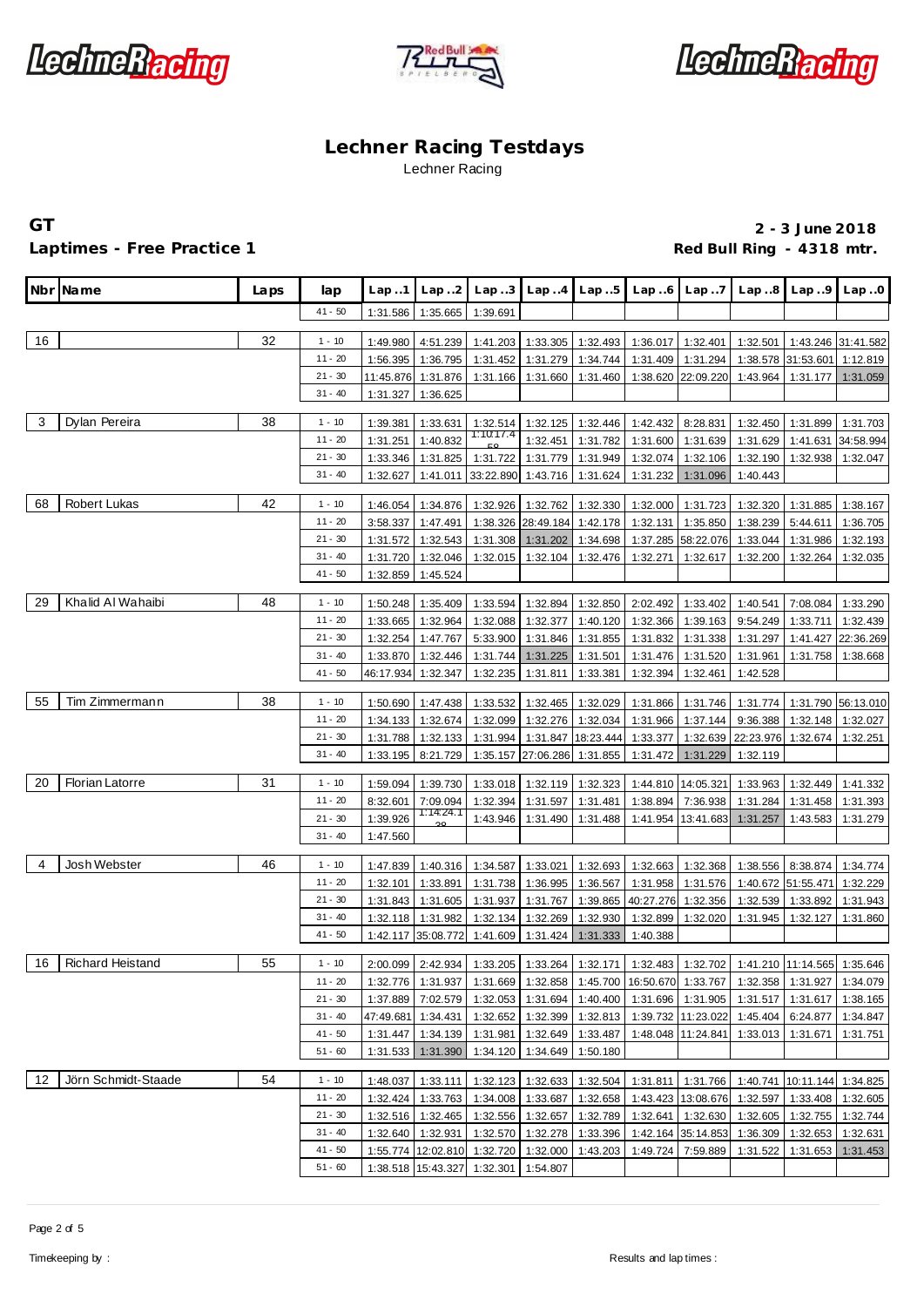





### Laptimes - Free Practice 1 **Red Bull Ring - 4318 mtr. Red Bull Ring - 4318 mtr.**

|    | Nbr Name        | Laps | lap                    | Lap.1                | Lap.2                | Lap.3                | Lap.4                | Lap.5                       | Lap.6                | Lap.7                 | Lap.8                | Lap.9                        | Lap.0                 |
|----|-----------------|------|------------------------|----------------------|----------------------|----------------------|----------------------|-----------------------------|----------------------|-----------------------|----------------------|------------------------------|-----------------------|
| 14 | Marius Nakken   | 51   | $1 - 10$               | 1:48.071             | 1:35.493             | 1:33.347             | 1:32.663             | 1:33.213                    | 1:32.284             | 1:32.272              | 1:32.099             | 1:39.727                     | 54:37.668             |
|    |                 |      | $11 - 20$              | 1:34.940             | 1:32.828             | 1:31.488             | 1:32.354             | 1:31.486                    | 1:32.232             | 1:35.594              | 1:32.966             | 1:39.497                     | 6:44.265              |
|    |                 |      | $21 - 30$              | 1:32.111             | 1:32.336             | 1:31.636             | 1:34.516             | 1:32.253                    | 1:32.615             | 1:32.045              | 1:32.082             | 1:31.820                     | 1:33.530              |
|    |                 |      | $31 - 40$              | 1:41.196             | 40:54.107 1:36.896   |                      | 1:32.474             | 1:32.072                    | 1:31.873             | 1:32.766              | 1:40.497             | 11:43.063                    | 1:32.920              |
|    |                 |      | $41 - 50$              | 1:39.346             | 15:51.952            | 1:33.572             | 1:32.155             | 1:32.333                    | 1:31.593             | 1:32.123              | 1:31.995             | 1:32.062                     | 1:34.486              |
|    |                 |      | $51 - 60$              | 1:40.442             |                      |                      |                      |                             |                      |                       |                      |                              |                       |
| 18 |                 | 46   |                        |                      |                      |                      |                      |                             |                      |                       |                      |                              |                       |
|    | Phillip Sager   |      | $1 - 10$<br>$11 - 20$  | 1:46.538             | 1:37.286<br>1:32.726 | 1:34.338             | 1:33.141<br>1:32.668 | 1:32.693<br>1:32.331        | 1:32.692             | 1:41.099<br>28:47.632 | 8:03.453<br>1:33.827 | 1:32.891                     | 1:35.787              |
|    |                 |      | $21 - 30$              | 1:32.780<br>1:31.986 | 1:35.549             | 1:32.887<br>1:32.487 | 1:32.303             | 1:31.893                    | 1:40.464<br>1:31.837 | 1:32.154              | 1:32.446             | 1:33.016<br>1:14.505         | 1:32.128<br>14:51.016 |
|    |                 |      | $31 - 40$              | 1:32.800             | 1:31.630             | 1:31.747             | 1:31.500             | 1:49.524                    | 48:10.621            | 1:34.914              | 1:50.522             | 6:21.040                     | 1:35.017              |
|    |                 |      | $41 - 50$              | 1:32.319             | 1:33.163             | 1:32.531             | 1:32.625             | 1:32.701                    | 1:49.006             |                       |                      |                              |                       |
|    |                 |      |                        |                      |                      |                      |                      |                             |                      |                       |                      |                              |                       |
| 15 | J.B. Simmenauer | 55   | $1 - 10$               | 1:47.653             | 1:35.133             | 1:34.189             |                      | 1:32.793 1:32.219           | 1:32.480             | 1:32.738              | 1:33.182             | 1:39.626                     | 5:26.732              |
|    |                 |      | $11 - 20$              | 1:32.795             | 1:32.525             | 1:32.624             | 1:32.378             | 1:32.402                    | 1:31.973             | 1:38.323              | 6:09.690             | 1:33.501                     | 1:32.131              |
|    |                 |      | $21 - 30$              | 1:31.993             | 1:31.805             | 1:32.521             | 1:31.981             | 1:32.728                    |                      | 1:47.316 10:38.502    | 1:33.635             | 1:32.087                     | 1:32.024              |
|    |                 |      | $31 - 40$              | 1:32.040             | 1:31.704             | 1:31.674             | 1:31.857             | 1:32.654                    | 1:38.182             | 1:09:08.6             | 1:32.806             | 1:32.429                     | 1:32.459              |
|    |                 |      | $41 - 50$              | 1:32.490             | 1:33.276             | 1:32.408             |                      | 1:33.726 1:32.104           | 1:32.968             | 1:32.328              | 1:39.241             | 9:09.752                     | 1:32.538              |
|    |                 |      | $51 - 60$              | 1:32.693             | 1:32.229             | 1:35.666             | 1:32.491             | 9:12.350                    |                      |                       |                      |                              |                       |
| 20 | Henric Skoog    | 42   | $1 - 10$               | 1:52.730             | 1:37.027             | 1:35.482             |                      | 1:34.279 1:32.624           | 1:32.805             | 1:32.082              | 1:39.980             | 3:23.896                     | 1:32.095              |
|    |                 |      | $11 - 20$              | 1:32.297             | 1:31.888             | 1:33.079             | 1:31.746             | 1:32.033                    |                      | 1:39.620 13:59.376    | 1:43.456             | 1:32.441                     | 1:45.790              |
|    |                 |      | $21 - 30$              | 2:04.802             | 4:59.933             | 1:41.839             | 2:21.056             | 1:32.489                    | 1:33.180             | 1:31.837              | 1:52.500             | 54:52.218                    | 1:36.961              |
|    |                 |      | $31 - 40$              | 1:31.874             | 1:48.658             | 12:58.035            | 2:13.257             | 48:31.790                   | 1:33.654             | 1:31.913              | 1:31.762             | 1:32.941                     | 1:32.374              |
|    |                 |      | $41 - 50$              | 1:34.241             | 1:39.554             |                      |                      |                             |                      |                       |                      |                              |                       |
|    |                 |      |                        |                      |                      |                      |                      |                             |                      |                       |                      |                              |                       |
| 15 | Glen van Parijs | 53   | $1 - 10$               | 1:51.773             | 1:36.349             | 1:33.965             |                      | 1:33.156 1:32.856           | 1:32.398             | 1:33.249              | 1:32.355             |                              | 2:02.738 24:23.488    |
|    |                 |      | $11 - 20$              | 1:48.965             | 1:33.806             | 1:32.894             |                      | 1:38.044 15:21.761          | 1:32.570             | 1:31.764              | 1:32.143             | 1:38.505                     | 17:14.856             |
|    |                 |      | $21 - 30$              | 1:32.175             | 1:32.028             | 1:32.820             |                      | 1:32.103 1:33.094           | 1:32.240             | 1:32.426              |                      | 1:37.470 25:33.400 13:22.427 |                       |
|    |                 |      | $31 - 40$              | 1:32.866             | 1:32.573             | 1:32.567             | 1:32.187             | 1:32.713                    | 1:32.237             | 1:32.442              | 1:32.916             | 1:41.906                     | 15:36.725             |
|    |                 |      | $41 - 50$              | 1:33.507             | 1:32.265             | 1:32.031             |                      | 1:39.375 17:27.493          | 1:32.638             | 1:32.523              | 1:32.491             | 1:32.650                     | 1:32.838              |
|    |                 |      | $51 - 60$              | 1:32.653             | 1:32.662             | 1:42.745             |                      |                             |                      |                       |                      |                              |                       |
| 70 | Helmut Rödig    | 61   | $1 - 10$               | 1:46.143             | 1:37.154             | 1:34.932             |                      | 1:34.116 1:33.441           | 1:34.438             | 1:33.902              |                      | 1:41.115 10:07.882           | 1:34.316              |
|    |                 |      | $11 - 20$              | 1:52.208             | 6:08.672             | 1:55.661             |                      | 1:35.564 1:34.050           | 1:33.962             |                       | 2:52.553 50:13.240   | 1:33.911                     | 1:33.009              |
|    |                 |      | $21 - 30$              | 1:33.185             | 1:33.015             | 1:32.694             | 1:33.231             | 1:33.536                    | 1:38.937             | 4:15.791              | 10:21.956            | 1:33.868                     | 1:33.700              |
|    |                 |      | $31 - 40$              | 1:44.564             | 13:36.927            | 1:37.474             | 1:44.254             | 1:35.882                    | 1:35.905             | 1:37.646              | 1:35.276             | 1:44.556                     | 6:31.086              |
|    |                 |      | $41 - 50$              | 1:36.076             | 1:34.457             | 1:48.726             | 6:22.255             | 1:33.289                    | 1:32.779             | 1:38.552              | 4:38.737             | 1:42.480                     | 8:03.327              |
|    |                 |      | $51 - 60$              | 1:33.010             | 1:32.304             | 1:35.140             | 1:33.028             | 1:33.070                    | 1:32.305             | 1:32.629              | 1:32.252             | 1:32.236                     | 1:31.868              |
|    |                 |      | $61 - 70$              | 1:40.396             |                      |                      |                      |                             |                      |                       |                      |                              |                       |
|    |                 |      |                        |                      |                      |                      |                      |                             |                      |                       |                      |                              |                       |
| 33 | Stef an Rehkopf | 62   | $1 - 10$               | 2:09.887             | 2:05.463             |                      |                      | 1:38.080 1:34.609 1:34.063  | 1:34.789             | 1:40.222              | 3:48.476             | 1:33.321                     | 1:33.260              |
|    |                 |      | $11 - 20$              | 1:33.693             | 1:33.079             | 1:33.382             | 1:33.299             | 1:33.126                    | 1:33.071             | 1:33.126              | 1:33.354             | 1:41.301                     | 42:11.508             |
|    |                 |      | $21 - 30$              | 1:52.144             | 1:33.640             | 1:32.659             | 1:32.843             | 1:32.280                    | 1:32.253             | 1:38.879              | 3:30.482             | 1:32.571                     | 1:33.458              |
|    |                 |      | $31 - 40$              | 1:32.377             | 1:32.593             | 1:40.199             | 6:42.147             | 1:46.150                    | 1:55.538             | 8:54.773              | 1:33.265             | 1:32.439                     | 1:32.075              |
|    |                 |      | $41 - 50$<br>$51 - 60$ | 1:40.330             | 28:51.550            | 1:33.902             | 1:32.929             | 1:33.845                    | 1:33.376             | 1:51.934              | 5:24.055             | 1:32.767                     | 1:32.689              |
|    |                 |      | $61 - 70$              | 1:32.151             | 1:32.752<br>2:04.917 | 1:33.456             |                      | 1:33.510 1:47.399 11:11.999 |                      | 1:37.059              | 1:33.178             | 1:32.263                     | 1:32.220              |
|    |                 |      |                        | 1:31.871             |                      |                      |                      |                             |                      |                       |                      |                              |                       |
| 21 | Nicolas Misslin | 33   | $1 - 10$               | 1:50.365             | 1:35.219             | 1:38.253             | 1:34.138             | 1:33.267                    | 1:32.847             |                       | 1:43.974 11:42.765   | 1:35.877                     | 1:33.279              |
|    |                 |      | $11 - 20$              | 1:32.514             | 1:31.979             |                      | 1:45.983 11:01.652   | 1:32.779                    | 1:33.869             | 1:33.363              | 1:32.412             | 1:41.466                     | 31:47.672             |
|    |                 |      | $21 - 30$              | 1:32.707             | 1:36.144             | 1:32.524             | 1:32.336             | 1:32.137                    | 1:33.989             | 1:42.843              | 19:00.102            | 1:50.179                     | 9:17.237              |
|    |                 |      | $31 - 40$              | 1:33.209             | 1:33.083             | 9:32.245             |                      |                             |                      |                       |                      |                              |                       |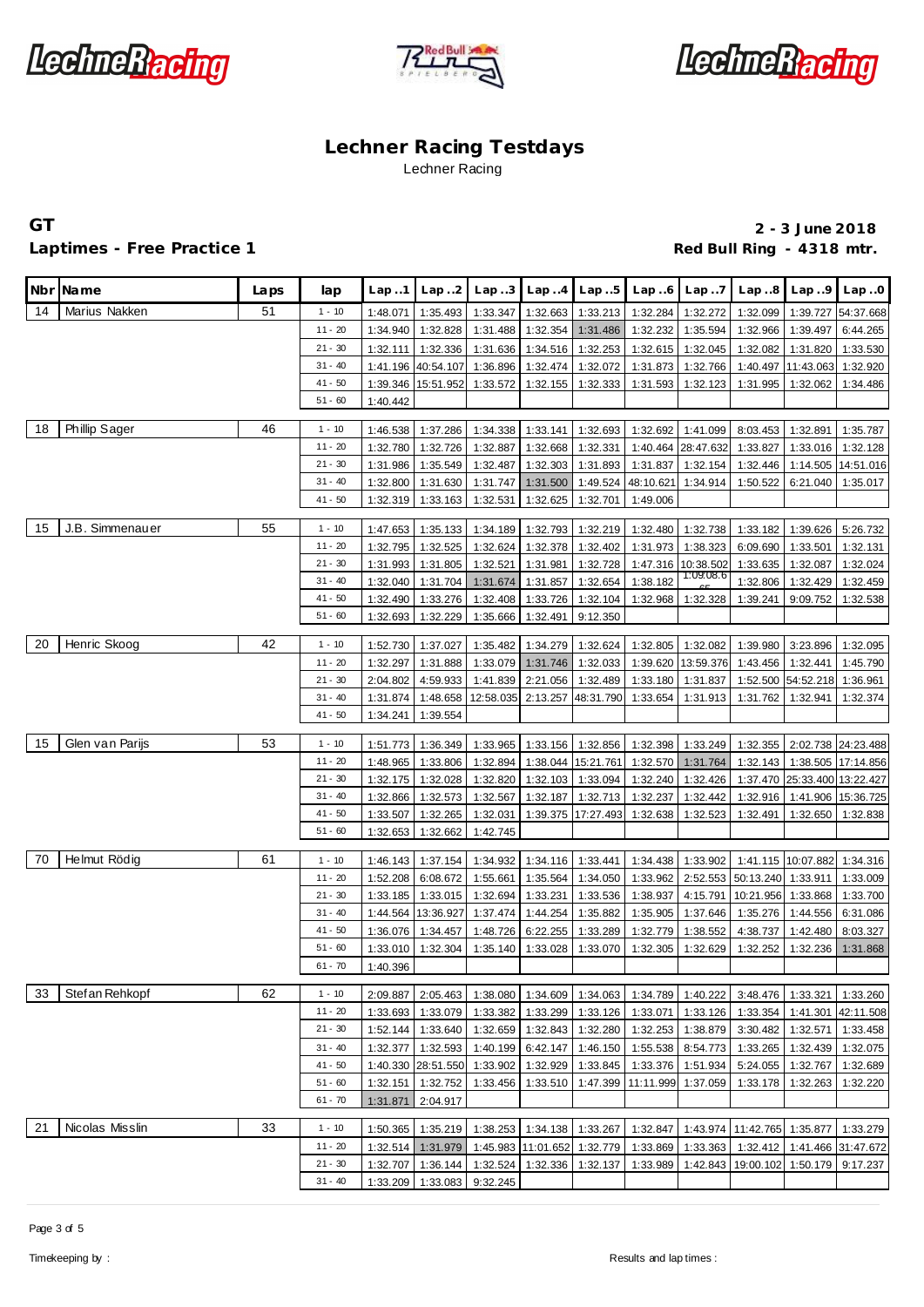





### Laptimes - Free Practice 1 **Red Bull Ring - 4318 mtr. Red Bull Ring - 4318 mtr.**

|                | Nbr Name                | Laps | lap                    | Lap.1                | Lap.2                | Lap. .3              | Lap.4                 | Lap5                                   | Lap.6                | Lap.7                | Lap.8                                                                                 | Lap.9                | Lap.0     |
|----------------|-------------------------|------|------------------------|----------------------|----------------------|----------------------|-----------------------|----------------------------------------|----------------------|----------------------|---------------------------------------------------------------------------------------|----------------------|-----------|
| 24             | Jake Eidson             | 12   | $1 - 10$               | 1:47.892             | 1:32.188             | 1:32.104             | 1:32.954              |                                        | 1:32.445 24:49.359   | 1:32.570             | 1:33.151                                                                              | 1:39.247             | 1:38.688  |
|                |                         |      | $11 - 20$              | 1:33.034             | 1:32.264             |                      |                       |                                        |                      |                      |                                                                                       |                      |           |
|                |                         |      |                        |                      |                      |                      |                       |                                        |                      |                      |                                                                                       |                      |           |
| 13             | HRT-MSG                 | 69   | $1 - 10$               | 1:45.247             | 1:38.127             | 1:43.601             | 1:35.945              | 1:34.877                               | 1:34.365             | 1:33.805             | 1:33.634                                                                              | 2:33.232             | 4:28.074  |
|                |                         |      | $11 - 20$              | 7:52.251             | 2:02.055             | 1:35.006             | 1:35.624              | 1:38.723                               | 1:34.233             | 1:36.421             | 1:34.157                                                                              | 1:33.971             | 1:48.019  |
|                |                         |      | $21 - 30$<br>$31 - 40$ | 7:08.682             | 1:34.260             | 1:34.613             | 1:34.294              | 1:34.371                               | 1:34.378             | 1:35.221             | 1:33.678                                                                              | 1:33.612             | 1:33.672  |
|                |                         |      |                        | 1:33.803             | 1:33.423             | 1:33.177             | 1:33.322              | 1:34.113                               | 1:33.988             |                      | 1:40.694 21:39.425                                                                    | 1:39.414             | 1:36.926  |
|                |                         |      | $41 - 50$<br>$51 - 60$ | 1:35.499             | 1:34.437             | 1:53.785             | 9:20.283              | 1:34.649                               | 1:33.958             | 1:35.907             |                                                                                       | 1:43.166 11:45.380   | 1:34.051  |
|                |                         |      | $61 - 70$              | 1:33.848<br>1:33.268 | 1:33.292<br>1:32.662 | 1:32.814<br>1:42.540 | 1:32.978<br>35:15.959 | 1:33.215<br>1:35.310                   | 1:32.822<br>1:33.510 | 1:32.646<br>1:35.803 | 1:33.106<br>1:33.113                                                                  | 1:37.219<br>1:44.448 | 1:33.247  |
|                |                         |      |                        |                      |                      |                      |                       |                                        |                      |                      |                                                                                       |                      |           |
| $\overline{4}$ | Sören Spreng            | 46   | $1 - 10$               | 2:09.349             | 1:45.828             | 1:37.279             | 1:34.081              | 1:33.378                               | 1:34.837             | 1:33.336             | 1:33.583                                                                              | 1:33.266             | 1:42.859  |
|                |                         |      | $11 - 20$              | 24:39.893            | 1:45.997             | 1:37.789             | 1:35.001              | 1:34.016                               | 1:32.936             | 1:34.704             | 1:47.003                                                                              | 6:32.855             | 1:33.189  |
|                |                         |      | $21 - 30$              | 1:33.203             | 1:33.175             | 1:32.754             | 1:52.205              | 37:12.602                              | 1:37.286             | 1:34.550             | 1:34.125                                                                              | 1:33.628             | 1:35.269  |
|                |                         |      | $31 - 40$              | 1:41.318             | 10:08.709            | 1:33.512             | 1:33.806              |                                        | 1:21.645 22:54.712   | 1:34.924             | 1:34.011                                                                              | 1:33.190             | 1:38.900  |
|                |                         |      | $41 - 50$              | 6:39.654             | 1:48.115             | 6:06.148             | 1:33.508              | 1:32.716                               | 1:38.918             |                      |                                                                                       |                      |           |
| 17             | Yuey Tan                | 52   | $1 - 10$               | 2:06.547             | 1:42.049             | 1:38.114             | 1:39.009              | 1:34.956                               | 1:34.961             | 1:34.673             | 1:35.271                                                                              | 1:34.543             | 1:34.246  |
|                |                         |      | $11 - 20$              | 1:43.172             | 16:28.277            | 1:35.955             | 1:34.506              | 1:34.188                               | 1:34.118             | 1:34.123             | 1:33.609                                                                              | 1:34.260             | 22:02.094 |
|                |                         |      | $21 - 30$              | 1:35.626             | 1:37.394             | 1:34.425             | 1:35.564              | 1:34.386                               | 1:48.256             | 1:34.829             | 1:40.153                                                                              | 10:23.591            | 1:38.595  |
|                |                         |      | $31 - 40$              | 1:34.497             | 1:34.070             | 1:33.621             | 1:33.575              | 1:33.553                               | 1:33.509             | 1:41.672             | 18:28.244                                                                             | 1:34.109             | 1:49.997  |
|                |                         |      | $41 - 50$              |                      | 16:16.840 1:35.454   | 1:37.050             | 1:33.143              | 1:33.074                               | 1:37.762             | 1:32.764             | 1:32.897                                                                              | 1:33.059             | 1:33.417  |
|                |                         |      | $51 - 60$              | 1:32.889             | 1:34.733             |                      |                       |                                        |                      |                      |                                                                                       |                      |           |
|                |                         |      |                        |                      |                      |                      |                       |                                        |                      |                      |                                                                                       |                      |           |
| 97             |                         | 9    | $1 - 10$               | 1:35.403             | 1:33.576             |                      |                       | 1:33.270 13:21.509 1:32.823            | 1:33.894             | 1:32.783             | 3:08.151                                                                              | 1:33.319             |           |
| 22             | Peter Scheufen          | 52   | $1 - 10$               | 1:57.028             | 1:39.026             | 1:35.667             | 1:35.347              | 1:35.206                               | 1:36.811             | 1:59.231             | 11:53.146                                                                             | 1:32.979             | 1:32.803  |
|                |                         |      | $11 - 20$              | 1:33.091             | 1:40.325             | 5:29.334             | 1:48.908              | 6:25.796                               | 1:35.318             | 1:37.719             | 1:35.584                                                                              | 1:35.113             | 1:35.161  |
|                |                         |      | $21 - 30$              | 1:38.624             | 1:43.899             | 14:07.692            | 1:40.130              | 1:46.589                               |                      | 1:47.773 22:45.489   | 1:54.765                                                                              | 9:10.059             | 1:35.233  |
|                |                         |      | $31 - 40$              | 1:35.600             | 1:34.299             | 1:51.232             | 12:45.446             | 1:37.890                               | 1:34.832             | 1:33.788             | 1:33.744                                                                              | 1:33.414             | 1:34.793  |
|                |                         |      | $41 - 50$              | 1:40.185             | 1:48.663             | 36:12.978            | 1:37.928              | 1:34.138                               | 1:33.579             | 1:34.996             | 1:33.626                                                                              | 1:50.035             | 1:33.391  |
|                |                         |      | $51 - 60$              | 1:33.554             | 1:54.930             |                      |                       |                                        |                      |                      |                                                                                       |                      |           |
|                |                         |      |                        |                      |                      |                      |                       |                                        |                      |                      |                                                                                       |                      |           |
| 69             | Stefan Oschmann         | 46   | $1 - 10$               | 1:53.642             | 1:38.320             | 1:36.066             | 1:35.628              | 1:35.994                               | 1:35.637             | 1:40.114             | 1:56.626                                                                              | 1:34.178             | 1:55.262  |
|                |                         |      | $11 - 20$              | 8:29.562             | 1:35.927             | 1:33.972             | 1:33.711              | 1:33.160<br>1:13:13.8                  | 1:48.506             | 6:16.318             | 1:33.373                                                                              | 1:32.911             | 1:34.294  |
|                |                         |      | $21 - 30$              | 1:36.311             | 1:49.505             | 1:36.883             | 1:40.940              |                                        | 1:35.171             | 1:35.246             | 1:35.547                                                                              | 1:34.165             | 1:34.333  |
|                |                         |      | $31 - 40$              | 1:33.885             | 1:49.320             | 1:34.880             | 1:33.823              | 1:34.460                               | 1:35.297             | 1:34.053             | 1:35.324                                                                              | 1:45.645             | 6:09.321  |
|                |                         |      | $41 - 50$              | 1:34.432             | 1:34.049             | 1:34.237             | 1:34.266              | 1:34.354                               | 1:43.620             |                      |                                                                                       |                      |           |
| 4              | Heger-Bernsteiner-Rödig | 63   | $1 - 10$               | 2:04.070             | 2:01.325             | 4:49.242             | 1:39.920              | 1:42.127                               | 1:39.124             | 1:47.119             | 6:17.625                                                                              | 1:41.254             | 1:40.580  |
|                |                         |      | 11 - 20                |                      | 1:39.555 1:40.390    |                      |                       |                                        |                      |                      | 1:49.415   6:27.851   1:45.007   1:44.131   1:44.395   1:44.685   1:43.061   1:44.087 |                      |           |
|                |                         |      | $21 - 30$              | 1:43.201             | 1:42.408             |                      |                       | 2:00.019 11:17.554 1:46.256            |                      |                      | 1:43.280   1:43.083   1:42.898   1:42.996   1:43.117                                  |                      |           |
|                |                         |      | $31 - 40$              | 1:42.619             | 1:42.729             | 1:42.287             |                       | 1:41.984 1:42.017                      | 1:42.900             |                      | 1:49.085 42:11.710 2:22.528 11:10.877                                                 |                      |           |
|                |                         |      | $41 - 50$              | 1:50.741             | 1:47.510             |                      |                       | 1:46.755 1:46.175 1:45.595             | 1:46.007             | 1:45.438             | 1:44.541                                                                              | 1:45.109             | 1:46.271  |
|                |                         |      | $51 - 60$              |                      | 1:53.472 18:08.440   |                      |                       | 1:59.446 10:04.505 1:44.731            |                      | 1:43.143 1:43.645    | 1:42.234                                                                              | 1:41.235             | 1:41.119  |
|                |                         |      | $61 - 70$              | 1:41.600             | 1:44.836             | 1:58.177             |                       |                                        |                      |                      |                                                                                       |                      |           |
| 555            | LR GT4                  | 28   | $1 - 10$               |                      |                      |                      |                       |                                        |                      |                      |                                                                                       |                      |           |
|                |                         |      | $11 - 20$              | 1:52.168<br>1:40.238 | 1:41.834             | 1:41.961             | 1:39.815              | 1:40.397                               |                      | 1:41.142 1:40.244    | 1:40.190                                                                              | 1:40.344             | 1:39.948  |
|                |                         |      | $21 - 30$              | 1:40.668             | 1:40.690<br>1:42.869 | 1:42.003             | 1:41.224              | 1:41.542 1:41.645 1:40.792<br>1:42.009 | 1:41.040             | 1:41.447             | 1:42.170 1:40.636 1:40.314<br>1:54.205                                                | 1:40.505             | 1:46.119  |
|                |                         |      |                        |                      |                      |                      |                       |                                        |                      |                      |                                                                                       |                      |           |
| 11             | Wieninger-Andree        | 23   | $1 - 10$               | 1:50.545             | 1:43.173             | 1:41.652             | 1:42.007              | 1:43.250                               | 1:41.721             | 1:51.807             | 13:13.300                                                                             | 1:41.588             | 1:42.628  |
|                |                         |      | $11 - 20$              | 1:40.586             | 1:44.258             | 1:41.978             |                       | 1:49.517 21:48.533                     | 1:41.004             | 1:41.192             | 1:40.112                                                                              | 1:51.854             | 6:56.272  |
|                |                         |      | $21 - 30$              | 1:43.268             | 1:41.733             | 11:38.511            |                       |                                        |                      |                      |                                                                                       |                      |           |